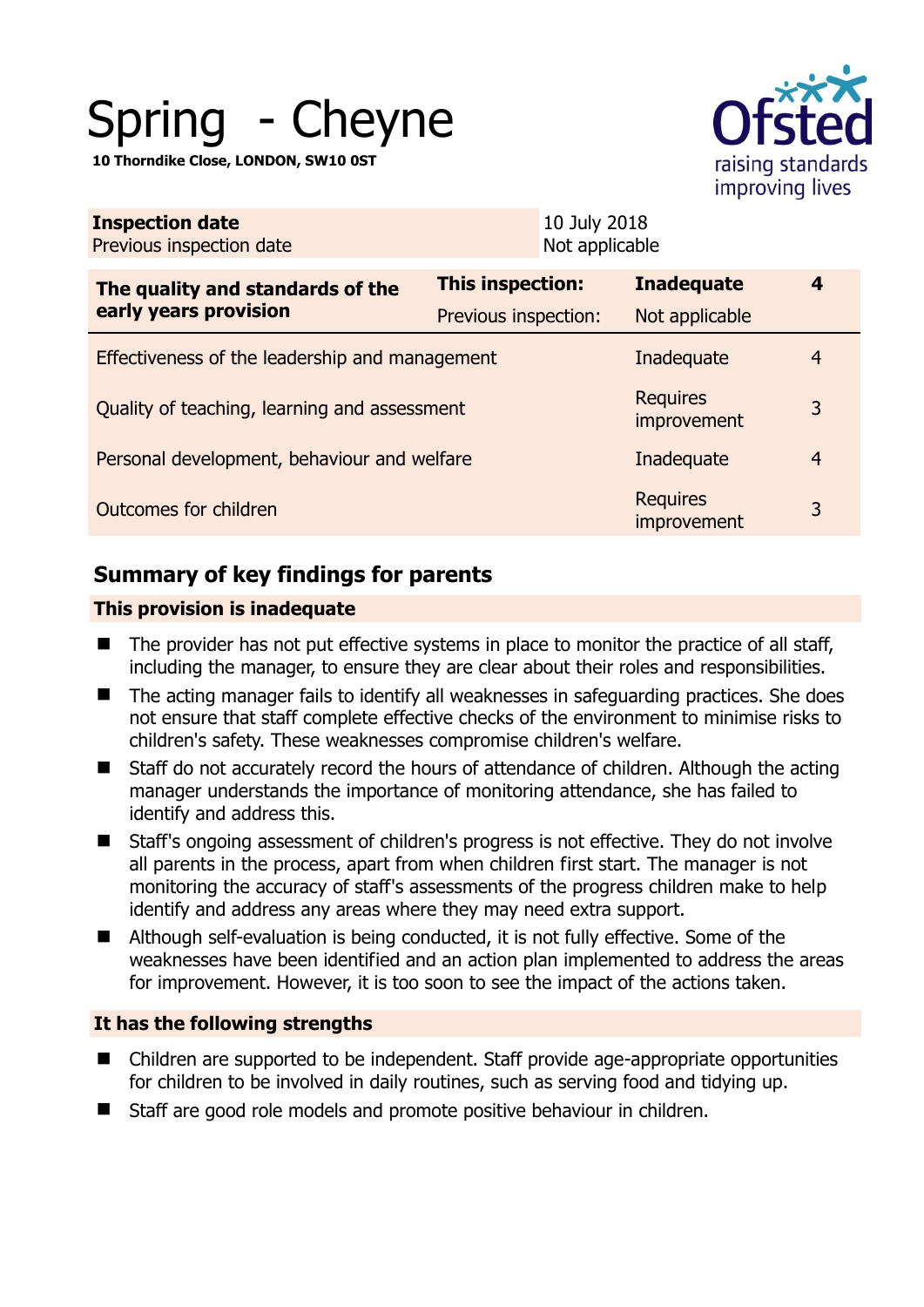# **What the setting needs to do to improve further**

## **To meet the requirements of the early years foundation stage and the Childcare Register the provider must:**

|                                                                                                                                                                                              | <b>Due Date</b> |
|----------------------------------------------------------------------------------------------------------------------------------------------------------------------------------------------|-----------------|
| put effective systems in place to monitor the practice of the<br>manager and staff to ensure they are clear about their roles and<br>responsibilities                                        | 28/08/2018      |
| ensure staff use risk assessments effectively to identify and<br>eliminate all potential safety hazards to children, paying particular<br>attention to the garden and babies' bathroom area? | 24/07/2018      |
| maintain an accurate record of children's attendance                                                                                                                                         | 24/07/2018      |
| ensure assessment systems are effective and provide an accurate<br>view of the progress individual and specific groups of children are<br>making to help target teaching.                    | 28/08/2018      |

## **To further improve the quality of the early years provision the provider should:**

■ make effective use of self-evaluation to identify all weaknesses in practice and rectify all breaches in requirements to improve the quality of the provision.

#### **Inspection activities**

- The inspection was carried out following a risk assessment process.
- The inspector had a tour of the premises, inside and outside, observing the children at play and their interactions with the staff to assess the impact on children's learning.
- The inspector looked at evidence of the suitability of staff working with children. She also looked at a range of other documentation, including policies and procedures.
- The inspector completed a joint observation with the acting manager to help evaluate and discuss staff's practice.
- The inspector spoke with parents, staff and children at various times during the inspection, taking their views into account.

**Inspector**  Anja Eribake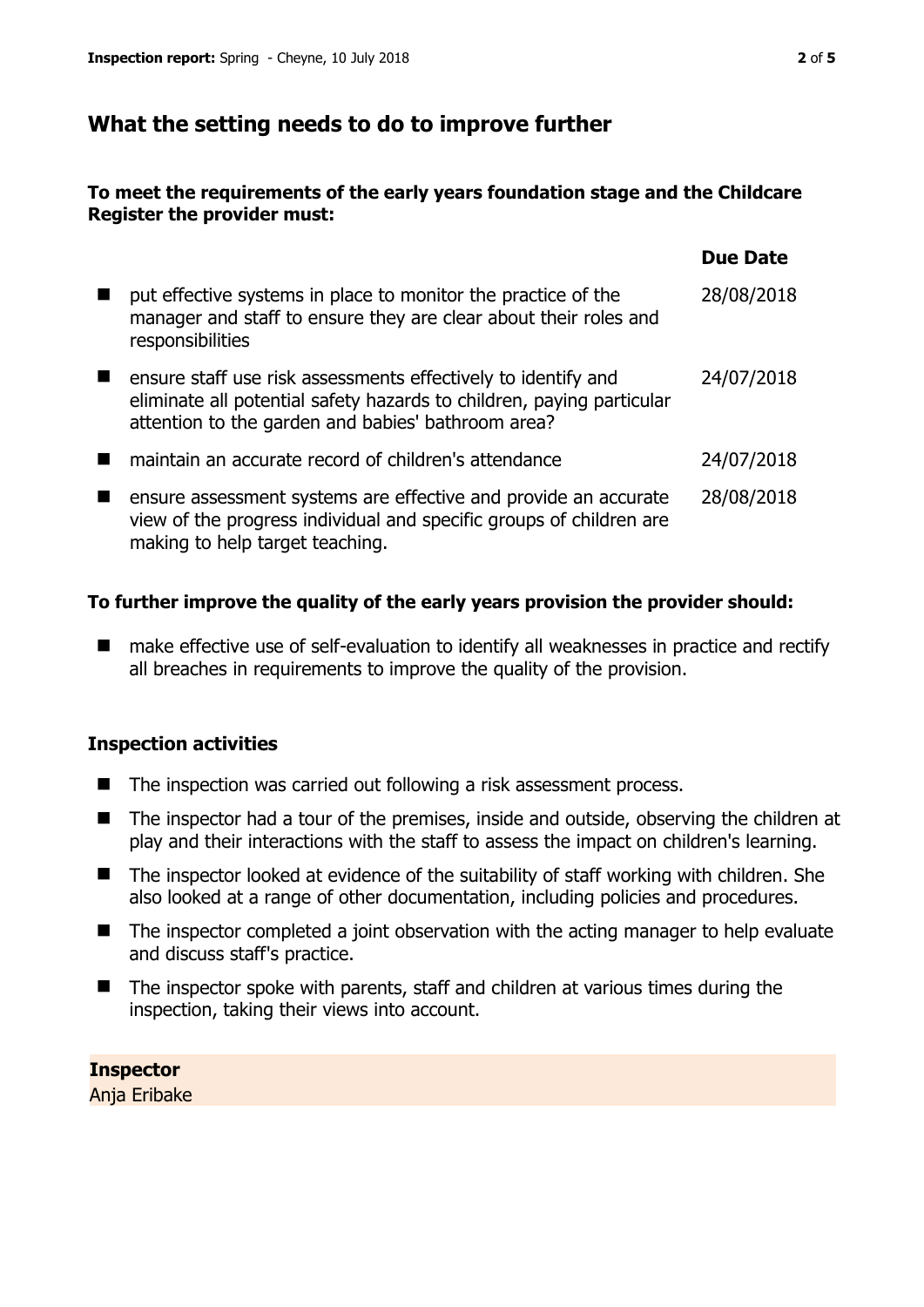# **Inspection findings**

## **Effectiveness of the leadership and management is inadequate**

Safeguarding is not effective. Leadership is weak and the provider has not been able to establish a secure management team. At the time of the inspection a temporary manager was in post. However, the provider has not given effective induction, support, supervision and coaching for the manager to ensure that she is able to fulfil her role and responsibilities. The acting manager does not ensure that all staff follow, and implement, the setting's policies and procedures. This puts children's safety and welfare at risk. For example, the outdoor area is shared with another provision and staff are not always clear about the arrangements. Therefore, risk assessments for the use of the outdoors are not sufficiently robust. Staff have a suitable knowledge about child protection, including signs that help identify any concerns about a child's safety and welfare.

## **Quality of teaching, learning and assessment requires improvement**

Staff are generally aware of children's interests and plan activities that reflect these. Most staff make regular observations of children's play and identify the next steps in their learning. However, they do not consistently include information from parents about their children's development in the assessment process. This means that assessments of children are not always accurate. Staff offer experiences that are not consistently challenging enough to engage the most able children fully and extend their learning opportunities. Babies enjoy looking at books independently and interact with their peers. They make actions and sounds when looking at the pictures, demonstrating the communication skills expected of them.

## **Personal development, behaviour and welfare are inadequate**

The learning environment does not consistently ensure the safety of the younger children. They enjoy exploring the outdoor environment, but staff do not ensure that it is free of litter. The area used for changing nappies and handwashing is cluttered and staff do not recognise potential hazards. Staff do not keep an accurate record of children's attendance, as required, and are unable to monitor irregularities or reasons for absences. This compromises the welfare of children. Nevertheless, children are happy and freely explore the resources and activities available. Staff support children to settle and help them develop friendly relationships with each other.

## **Outcomes for children require improvement**

Children acquire some of the skills needed in preparation for school. They independently choose resources and activities to initiate their own play. Older children are able to ask staff for help, or for additional resources, to increase their learning experiences. Children demonstrate the social skills expected for their age. However, due to some weaknesses in the quality of teaching and assessment, not all children are fully challenged in their learning to make the best possible progress.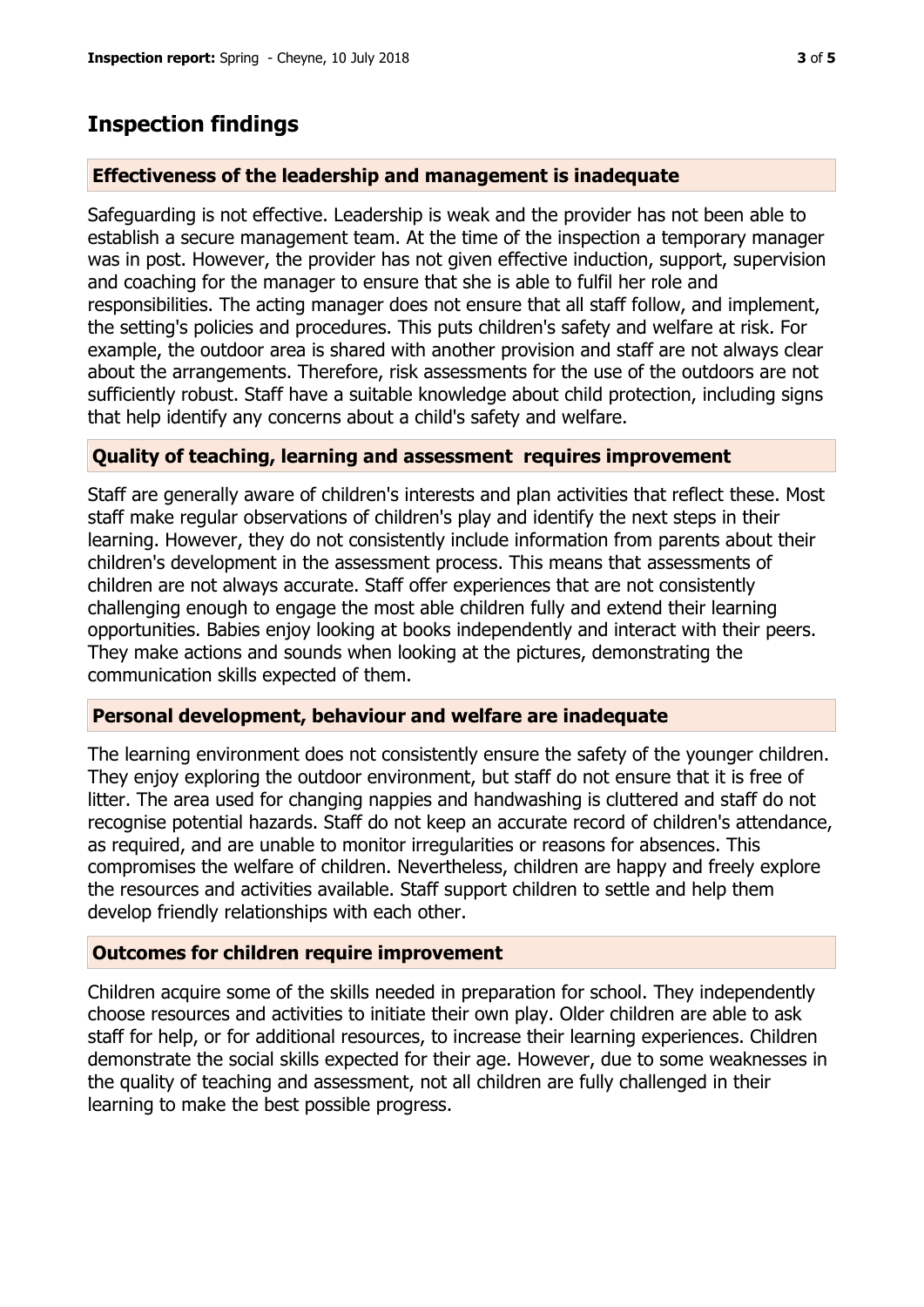# **Setting details**

| Unique reference number                             | EY541114                                                                             |
|-----------------------------------------------------|--------------------------------------------------------------------------------------|
| <b>Local authority</b>                              | Kensington & Chelsea                                                                 |
| <b>Inspection number</b>                            | 1139954                                                                              |
| <b>Type of provision</b>                            | Full-time provision                                                                  |
| Day care type                                       | Childcare - Non-Domestic                                                             |
| <b>Registers</b>                                    | Early Years Register, Compulsory Childcare<br>Register, Voluntary Childcare Register |
| Age range of children                               | $0 - 4$                                                                              |
| <b>Total number of places</b>                       | 63                                                                                   |
| Number of children on roll                          | 66                                                                                   |
| Name of registered person                           | Action For Children Developments Ltd                                                 |
| <b>Registered person unique</b><br>reference number | RP539433                                                                             |
| <b>Date of previous inspection</b>                  | Not applicable                                                                       |
| <b>Telephone number</b>                             | 020 7349 1650                                                                        |

Spring - Cheyne day nursery registered in 2017. The setting is located in the Royal Borough of Kensington and Chelsea. The nursery is open Monday to Friday from 8am until 5.45pm, for 51 weeks of the year. The nursery receives funding to provide free early education for two-, three- and four-year-old children. There are 12 members of staff, of whom, one holds qualified teacher status, one holds an early years qualification at level 6, and other staff have relevant early years qualifications ranging from level 3 to 5.

This inspection was carried out by Ofsted under sections 49 and 50 of the Childcare Act 2006 on the quality and standards of provision that is registered on the Early Years Register. The registered person must ensure that this provision complies with the statutory framework for children's learning, development and care, known as the early years foundation stage.

Any complaints about the inspection or the report should be made following the procedures set out in the guidance 'Complaints procedure: raising concerns and making complaints about Ofsted', which is available from Ofsted's website: www.gov.uk/government/organisations/ofsted. If you would like Ofsted to send you a copy of the guidance, please telephone 0300 123 4234, or email enquiries@ofsted.gov.uk.